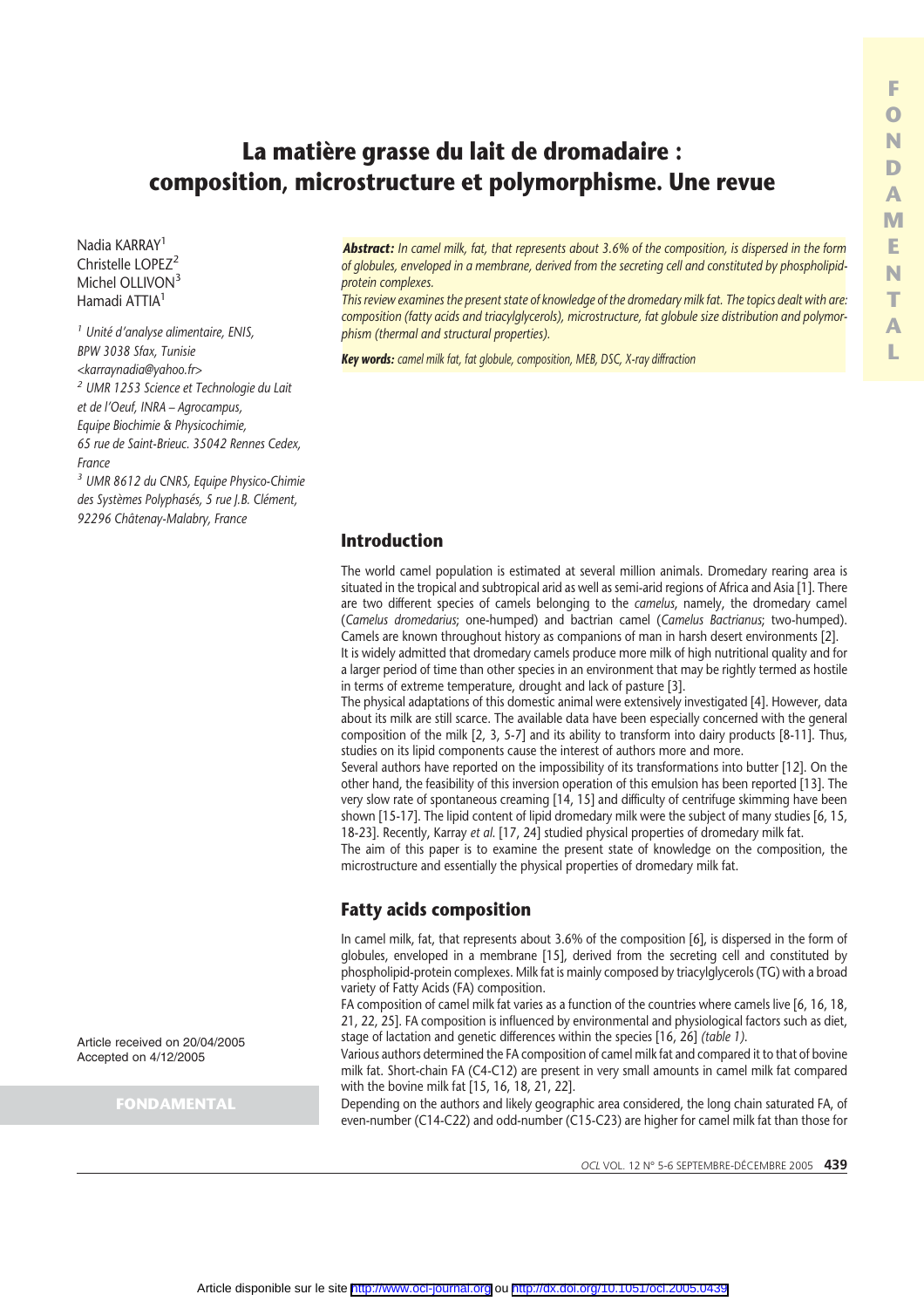Table 1*. Fatty acid compositions (mole %) of dromedary and bovine milk fats.*

| <b>Fatty acid</b>                          |                          | Bovine (%) |       |       |       |                          |
|--------------------------------------------|--------------------------|------------|-------|-------|-------|--------------------------|
| Carbon number $2$ :<br>unsaturat. position | (a)                      | (b)        | (c)   | (d)   | (e)   | (d)                      |
| $\vert$ C4:0                               | 0.1                      |            | 1.10  | 0.60  | 0.02  | 2.6                      |
| C6:0                                       | 0.2                      |            | 0.20  | 0.22  | 0.18  | 1.65                     |
| $\vert$ C8:0                               | 0.2                      | 0.1        | 1.10  | 0.21  | 0.18  | 1.12                     |
| CI0:0                                      | 0.2                      | 0.12       | 0.20  | 0.25  | 0.32  | 2.75                     |
| CI2:0                                      | 0.9                      | 0.77       | 0.80  | 1.19  | 0.92  | 3.89                     |
| CI4:0                                      | 11.4                     | 10.14      | 9.70  | 13.11 | 10.84 | 13.05                    |
| CI4:1 <sub>ω</sub> 5                       | 1.6                      | 1.86       | 0.80  | 0.70  |       | 1.7                      |
| CI5:0                                      | 1.7                      | 1.62       | 1.98  | 0.10  |       | 1.5                      |
| CI6:0                                      | 26.7                     | 26.60      | 28.50 | 31.45 | 24.90 | 38.59                    |
| CI6:1 <sub>00</sub> 7                      | 11.0                     | 10.40      | 7.20  | 11.62 | 11.86 | 2.3                      |
| CI7:0                                      | $\overline{\phantom{a}}$ | 1.21       | 1.10  |       |       | $\overline{\phantom{a}}$ |
| CI8:0                                      | 11.1                     | 12.20      | 14.90 | 16.12 | 15.38 | 8.65                     |
| CI8:1 <sub>0</sub> 9                       | 25.5                     | 26.25      | 24.60 | 20.70 | 30.74 | 20.52                    |
| $\vert$ C18:2 $\omega$ 6                   | 3.6                      | 2.94       | 4.40  | 1.19  | 2.12  | 1.92                     |
| CI8:3 <sub>0</sub> 3                       | 3.5                      | 1.37       | 1.38  | 1.33  | 1.74  | 1.34                     |
| CI9:0                                      |                          | 0.57       |       |       |       |                          |
| C20:0                                      | 0.6                      | 0.57       | 1.38  | 0.49  | 0.66  | 0.49                     |
| C21:0                                      |                          | 0.38       |       |       |       |                          |
| C22:0                                      |                          | 0.08       |       |       |       |                          |
| C22:1                                      |                          | 0.57       |       |       |       | $\overline{\phantom{a}}$ |
| Total $3$                                  | 98.3                     | 97.75      | 99.34 | 99.28 | 99.86 | 102.07                   |
| $C4-C12$                                   | 1.6                      | 0.99       | 3.40  | 2.47  | 1.62  | 12.01                    |
| Uns / Sat                                  | 0.85                     | 0.80       | 0.63  | 0.56  | 0.86  | 0.37                     |

(a) from ref.  $[6]$ ; (b) from ref.  $[18]$ ; (c) from ref.  $[16]$ ; (d) from ref.  $[15]$ ; (e) from ref.  $[22]$ .

Molar percentage mean values of FA from: 5-10 individual camels (a), pooled sample of camel milk (b), 10 individual camels (c), 4 pooled milks (d) and individual animals (e).

<sup>2</sup> Experimental conditions are detailed in literature [6, 15, 16, 18, 22].

<sup>3</sup> Data are reported as found in literature.

bovine milk fat [6, 18]. Stearic acid (C18:0) is present in higher amount in camel milk fat [15, 18]. The comparison of the amount of palmitic acid (C16:0) in camel and bovine milk fat is still discussed by the authors. Abu-Lehia [18] found that it is present in similar amounts in camel and bovine milk fat. However, Attia *et al*. [15] found that the proportion of C16:0 was lower in dromedary milk fat and Farah *et al*. [16] found that this fatty acid is present in higher quantities in camel milk originating from Kenya.

The content of unsaturated (C14-C18) FA is significantly higher in camel milk fat than that of bovine milk fat. The unsaturated FA of camel milk fat is characterized by a higher amount of the C16:1 FA as compared with bovine milk fat. It was found that oleic acid (C18:1), the more abundant unsaturated FA, is present in higher amount in camel milk fat [18] or that the proportion is practically the same in dromedary and bovine milk fat [15].

Gorban et Izzedine [21] studied the FA composition of TG by a new technique of ultroscan laser densitometry *(table 2)*. Lipid components detected and fractionated by TLC techniques were transferred to a laser densitometric scanner. Ten plates were used, five plates for camel milk samples and five plates for lipid mixture standards (triacyglycerols,

Table 2*. Summary of the structural and thermal characteristics of anhydrous dromedary milk fat observed by XRDT and DSC after cooling at different rates and melting at 1 °C/min [24].*

| <b>Cooling rate</b><br>$(^{\circ}C/min)$ | <b>Number of</b><br>crystallization | <b>Initial</b><br>temperature of<br>crystallization<br>$(^{\circ}C)$ | <b>Final melting</b><br>temperature<br>(°C) | Varieties observed on cooling |                                                      | <b>Thermal behavior</b><br>on heating:                                                                      |
|------------------------------------------|-------------------------------------|----------------------------------------------------------------------|---------------------------------------------|-------------------------------|------------------------------------------------------|-------------------------------------------------------------------------------------------------------------|
|                                          | peaks                               |                                                                      |                                             | <b>Chain packing</b>          | <b>Molecule stacking</b>                             | (Chain packing)                                                                                             |
| 0.1                                      |                                     | 32                                                                   | 45.6                                        | $\beta'$                      | 2L (42.15 Å)                                         | Only $\beta'$ melts                                                                                         |
|                                          |                                     | 24<br>20<br>$\overline{4}$                                           | 42.5                                        | $\alpha$ then $\beta'$        | $2L_1$ (46.5 Å)<br>$2L_2(42.15 \text{ Å})$           | $\alpha$ melts first<br>then $\beta'$                                                                       |
| 5                                        |                                     | 19.5<br>6                                                            | 43                                          | $\alpha$ then $\beta'$        | $2L_1$ (47.6 Å)<br>$2L_2$ (42.15 Å) +<br>4L (84.5 Å) | $\beta'$ 4L $\rightarrow \beta'$ 2L<br>and $\alpha \rightarrow \beta'$<br>transition<br>then $\beta'$ melts |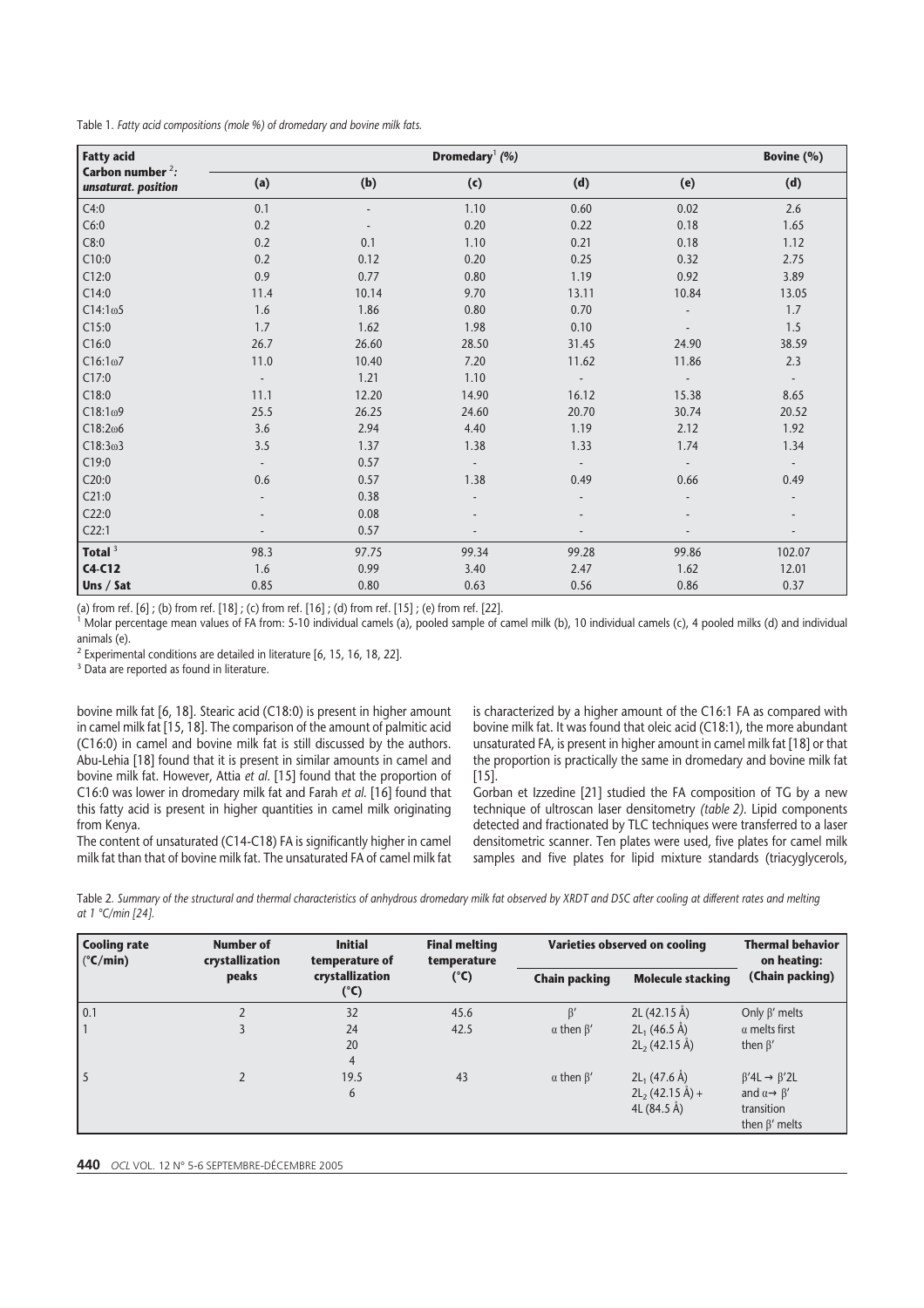cholesterol ester, free cholesterol, monoacylglycerols, diacylglycerols, free fatty acids and phospholipids). 10.5 20 cm TLC plates of 0.25 mm thickness of silica gel were used. The retention time and percentage composition were determined. These authors were reported that the saturated FA of camel milk TG formed 66.1% of the total FA, similar to bovine milk fat (71.7 %) [21]. Bovine milk TG have high content of short and medium-chain saturated FA. The main saturated FA in camel milk were C16:0 (34.9 %), C14:0 (14.5 %) and C18:0 (9.7 %). These FA are also the major saturated FA present in bovine milk TG, but a lesser extent than that of camel milk TG with 23.9 %, 11.2 % and 7.0 % respectively. Short-chain FA (C4:0 - C8:0) are present only in bovine milk TG, but are notably absent in camel milk. Ruminants are capable of producing these FA by cellulose fermentation in the rumen, and thus camel milk is expected to contain these short FA. One possible explanation might be that these FA are rapidly metabolized by camel tissue before they have a chance to be excreted in the milk. The presence of medium-chain FA (C10:0-C14:0) in the milk of the bovine and camel could indicate their synthesis in the mammary gland.

The distribution of unsaturated FA in the triacyglycerols of camel milk is relatively important. Total polyunsaturated FA were higher in camel milk than bovine milk TG. This is a useful nutritional attribute since polyunsaturated FA may lower human serum lipids and hence lead to decrease the incidence of lipid-related cardiovascular diseases.

#### **Microstructure and fat globule size distribution**

Attia *et al*. [15] found that camel milk fat constitute a discontinuous phase similar to that of bovine milk and was made up of spherical dispersed droplets in the milk aqueous phase *(figures 1 and 2)*. However, the microstructure of this emulsion revealed two particularities in comparison with that of bovine milk. The first was a higher frequency of smaller diameter globules *(figure 3)* which may lead to its more efficient hydrolytic cleavage by intestinal tract enzymes. Besides, it constitutes a major obstacle in butter technology since churning operation is much slower when fat globules are small [27]. Moreover, for cheese making, Mehaia [20] reported that more than 25 % of camel milk fat were retained in the cheese whey, resulting in a lower cheese yield. This could be due to the small size of fat globules. Secondly, a more important membrane thickness is evident *(figure 2)*; this property led to a better stability of camel



Figure 1. *Fat globules of fresh dromedary milk (A) and bovine milk (B) as observed under a microscope [15].*



Figure 2. *Fat globule structure of fresh dromedary milk (A) and bovine milk (B) (In clear: membrane) under scanning electron microscope [15].*



Figure 3. Size distribution of fat globules of dromedary milk ( $\blacksquare$ ) and bovine milk  $\square$ ) *[15].*

milk emulsion. In fact the study of the globule membrane composition of bovine milk showed a high amount of phospholipids [27]. This film, adsorbed at the fat globule surface, constitutes a real emulsifying agent for fat suspended in the milk.

It is the relatively high amount of this emulsifying and a relatively small size of fat globules which may explain the difficult creaming of camel milk. In fact, under identical centrifugation conditions (25 °C, 15 min, 3,000 ×g), the total separation of bovine cream was obtained after only one centrifugation, while the dromedary skim milk was obtained after the third centrifugation [15, 17].

Information about the size and structure of milk fat globules is of interest from a biophysical, from a nutritional and technological point of view. The latter aspect is of increasing importance in milk separation as well as in butter and cheese making.

Mehaia [20] measured the size distribution of fat globules in camel milk using high light microscopy. The number, average diameters, surface and volume frequency functions were analysed and various parameters related to the stability of fat emulsion calculated by this author *(table 3)*. He observed that up to 4.5  $\mu$ m diameter, the percentage of fat globules was 93.2 % in camel and 81.5 % in bovine milks. Besides, corresponding values of number average diameter and volume to surface average diameter were 2.70  $\mu$ m and 4.40  $\mu$ m for camel milk, and 3.60  $\mu$ m and 5.32 µm for bovine milk. Moreover, Karray *et al*. [28] found that the mean diameter of fat globules in camel milk, measured by using laser light scattering, was  $2.66 \mu m$ .

On the other hand, Mehaia [20] reported that the fat globules of camel milk exhibit the highest surface area of about 2.29  $m<sup>2</sup>$  for 1 mg of fat,

Table 3*. Important parameters of the fat globule-size distribution in camel and bovine milk [20].*

| <b>Parameter</b>                                    | Camel<br>milk       | <b>Bovine</b><br>milk |
|-----------------------------------------------------|---------------------|-----------------------|
| Determined fat content (%)                          | 3.50                | 3.40                  |
| Calculated fat content (%)                          | 3.41                | 3.41                  |
| No. of globules /ml milk                            | $3.5 \times 10^{9}$ | $1.5 \times 10^{9}$   |
| No. average diameter, $d_n(\mu m)$                  | 2.70                | 3.60                  |
| Volume average diameter, d <sub>y</sub> (µm)        | 3.46                | 4.42                  |
| Volume to surface average diameter, $d_{vs}(\mu m)$ | 4.40                | 5.32                  |
| Surface area of fat/ml of milk $(m^2)$              | 0.080               | 0.061                 |
| Specific surface area of 1 g of fat $(m^{-1})$      | 0.222               | 0.073                 |

*OCL* VOL. 12 N° 5-6 SEPTEMBRE-DE´CEMBRE 2005 **441**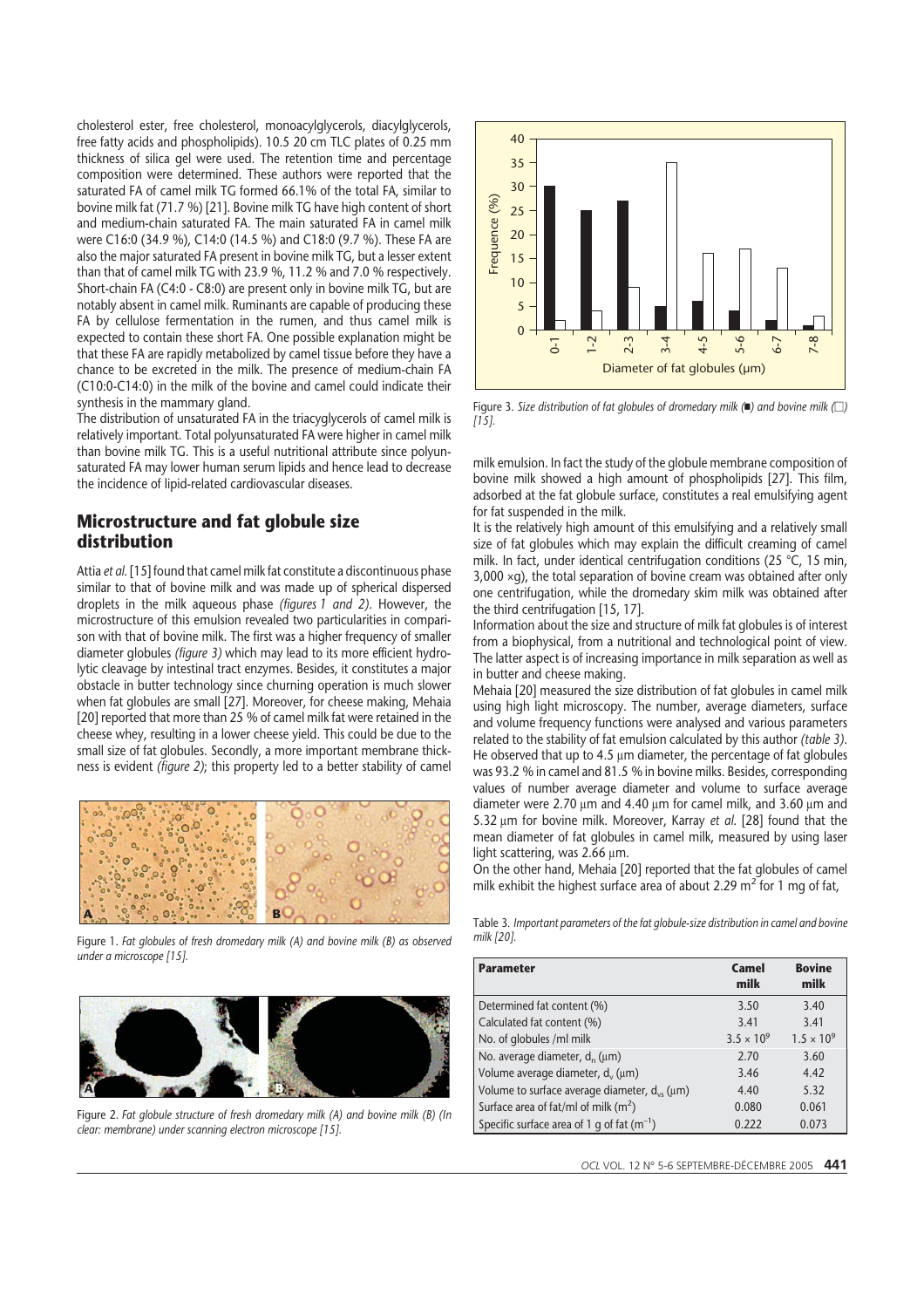whereas the values for bovine milk were 1.79 m<sup>2</sup>. However, the specific area of globules per 1 g of fat follow the same tendency, being also the highest for camel and the lowest for bovine milk.

## **Polymorphism**

As observed for other fats [29-37], X-ray diffraction (XRD) and differential scanning calorimetry (DSC) are the best techniques to characterize, respectively, the structural and thermal properties of ADMF [17, 24]. Extensive descriptions of TG polymorphism based on data obtained using these techniques can be found in the literature [38, 39].

Briefly, XRD is an essential tool to identify the crystalline structures and polymorphism of pure TG and complex fats. Polymorphism results from the different possibilities of lateral packing of the FA chains and longitudinal stacking of molecules in lamellae. These two levels of organization are identifiable from the short and long spacings observed by XRD at wide and small angles, respectively, as detailed in [30].

The lateral packings of TG molecules frequently observed are  $\alpha$ ,  $\beta'$  and  $\beta$ in the order of their increasing stability. They have been related to different subcells that have been described in detail [40]. The longitudinal stackings of TG molecules correspond commonly to double or triple chain lengths (2L or 3L). The long spacings, measured by XRD at small angles, correspond to the repeat distance in the direction perpendicular to the lamellae.

DSC allows to characterize the thermal properties of pure TG and fats. The consequence of the complex TG composition of fats is that they do not have a true melting point but a broad melting range. The complex DSC recordings result from both the broad distribution of TG composition and the polymorphism of monotropic type of the TG [38]. The DSC recordings depend strongly on heating or cooling rates and on the entire thermal history of the sample [41].

ADMF has a broad melting range and the thermograms present more melting peaks than bovine ones, which is consistent with the differences in their FA compositions [15, 42]. The final melting temperature and the thermal enthalpy are higher in dromedary milk fat, due to the very hot climate in which dromedaries live. Melting of the camel milk fat starts around –26 °C and is complete at about 43 °C [42]. These characteristics are in relation with the relatively high concentration of long-chain FA that represent an important fraction of high melting point TG and a lower percentage of TG that melt in the medium range around 15 °C [42].

XRD complements DSC for elucidating polymorphism of pure TG and fats. The coupling of XRD as a function of temperature (XRDT) and DSC was used to characterize the structural and thermal behaviors of pure TG [43, 44], fats [30, 32-34, 36, 37, 44, 45] and dispersed systems such as natural bovine milk fat globules [29, 31, 34, 36] and dromedary milk fat globules [46].

Camel milk fat is mainly composed by TG with a broad variety of FA composition. The complexity of its composition originates from the extreme diversity of its FA with respect to chain lengths, position and number of double bonds and branching. The second source of complexity of camel milk fat properties originates from its complex polymorphism. As observed for most of the lipids, each TG of ADMF can exhibit several crystalline forms. The existence of a polymorphism for each TG was studied by several authors [38, 39, 47].

This polymorphism being mainly monotropic, rapidly-crystallized forms are metastable and the transitions between meastable and stable forms are irreversible. The occurrence of the different crystalline forms strongly depends on the thermal history of the TG.

Recently, Karray *et al*. [17, 24] by using coupling of DSC and XRDT, characterized the specific thermal and structural properties of ADMF. These authors examined the crystalline structures formed by TG of ADMF at slow (0.1 °C/min), intermediate (1 °C/min) and fast (5 °C/min) cooling rates and their evolution as a function of temperature during subsequent heating at 1 °C/min. A comparison of the structural and thermal properties of the crystalline species of ADMF formed as a function of the cooling rate was also undertaken.

For the first time, the crystalline structures formed by TG of ADMF were identified during a slow cooling (0.1 °C/min) [17]. The lamellar organization of the TG molecules was characterized and detailed, as well as its thermal stability on heating. Unexpected, very simple structural behavior, characterized by XRD at small angles, was associated with complex thermal properties. Indeed, a single crystalline form corresponding to a 2L (42.15 Å) stacking and a chain packing of  $\beta'$  type is observed on cooling *(figures 4A and 4B)*. The DSC recording obtained simultaneously with small and wide angle XRD experiments during cooling of ADMF at 0.1 °C/min revealed the existence of up to 6 exotherms on slow cooling *(figure 5A)*. A similar complex behavior was also observed on subsequent heating *(figure 5B)*. Upon heating, the melting DSC curve represents about the reverse process of that of crystallization with again the progressive solubilization in the melt of this single crystalline form *(figure 6)*. The existence of a single species is confirmed by all the temperature analysis of the XRD data obtained during both crystallization and melting processes. Moreover, from the absence of any new line at small and wide angles during heating there is no evidence of any  $\beta' \rightarrow \beta$  transition.

Karray *et al.* [24] showed that cooling of ADMF in fast conditions (5 °C/min), or at intermediate cooling rate (1 °C/min), first leads to the crystallization of  $\alpha$  form with the existence of longitudinal stacking of the TG molecules corresponding to double chain length structures (47.6 Å and 46.9 Å, respectively, likely the same structure with slightly different TG compositions) *(figure 7A)*. This lateral organization of FA chains in hexagonal cell has not been observed on slow cooling at 0.1 °C /min that directly generates the stable b' form 2L (42.15 Å) *(figure 7A)*. This unstable crystalline  $\alpha$  form is responsible for the occurrence of a single line at 4.16 Å at wide angles on the plot recorded on cooling at 1 °C/min and the observation of a 4.15 Å line on the plot recorded on cooling at 5 °C/min *(figure 7B)*. This small distance was absent on the plot recorded on cooling at 0.1 °C/min at wide angles. Indeed, there are only those that correspond to the coexistence of two  $\beta'$  forms (3.86 A, 4.15 A, 4.29 A and 4.4 Å peaks) *(figure 7B)*. At this cooling rate, the ADMF doesn't seem to be able to crystallize under a  $\beta$  form (which is the alternate case for fats not crystallizing under a  $\beta'$  form [22]) probably because of its complex and heterogeneous TG composition that makes difficult the adoption of a compact structure like that of  $\beta$  form. Furthermore, it is of interest to note that a weak XRD bump corresponding to the formation of a new variety with a thickness of 84.5 Å is recorded during cooling of ADMF at 5 °C/min. This structure has not been observed on cooling previously neither at the slow cooling of 0.1 °C/min [17] nor at that of 1 °C/min [24]. Moreover, such crystalline structure 4L have never been met in the anhydrous bovine milk fat when it is cooled at different rates [30, 32, 36]. Taking into account the difference in composition in FA and necessarily in TG between the milks of this two species, this is not at all surprising. Then, this should be considered as a characteristic of dromedary milk fat. Karray *et al*. [24] proposed the possible molecular packing within the unit cell of the different polymorphic forms reported above, *figure 8* summarizes some possible models of arrangement that might explain the X-ray data observed, especially the presence of a line at 84.5 Å.

DSC recordings show that the shape of both the crystallization and melting curves depend on the cooling rate. *Table 3* summarizes the different thermal properties of the ADMF after cooling at different rates and its subsequent melting at 1 °C/min. It is clear that the initial temperature of crystallization of ADMF decreases with increasing cooling rate, in relation with the nucleation process [39].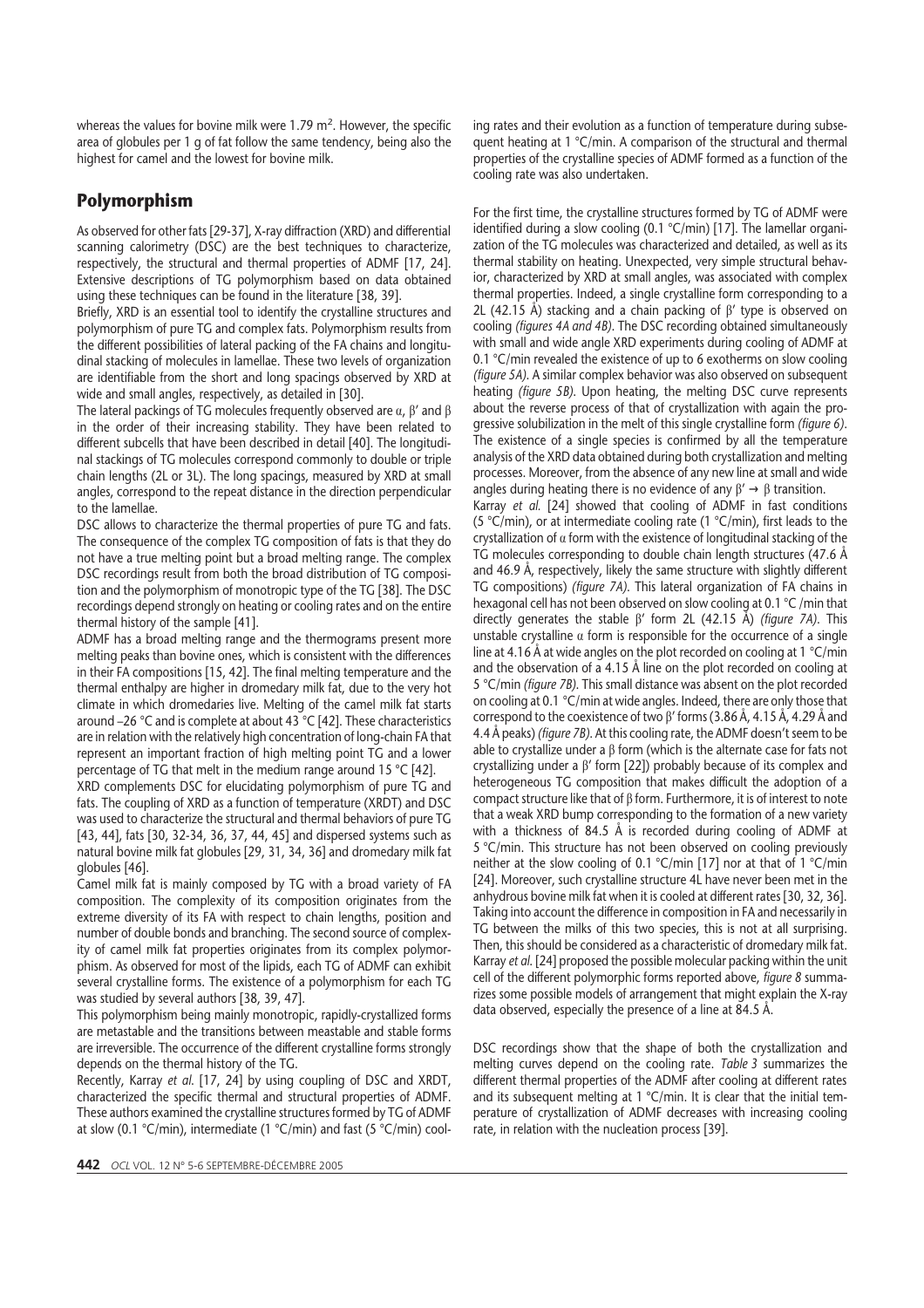

Figure 4. *Three dimensional plots of small (A) and wide (B) angle X-ray diffraction patterns recorded as a function of time during cooling of anhydrous dromedary milk fat from 60 °C to –20 °C at 0.1 °C /min using coupled XRDT-DSC\* [17].*

*\* Experiments were conducted using Microcalix (CNRS, Châtenay-Malabry, France), installed on the D22 line (k = 1.5498 Å) of DCI synchrotron of LURE (Laboratoire pour l'utilisation du rayonnement électromagnétique, Orsay, France) as previously described [30].*



Figure 5. *(A) DSC crystallization curve recorded simultaneously to XRD experiments during cooling of anhydrous dromedary milk fat at 0.1 °C/min, (B) DSC melting curve recorded simultaneously to XRD experiments during heating of anhydrous dromedary milk fat from –20 °C to 60°C at 1 °C/min, following cooling at 0.1 °C/min [17].*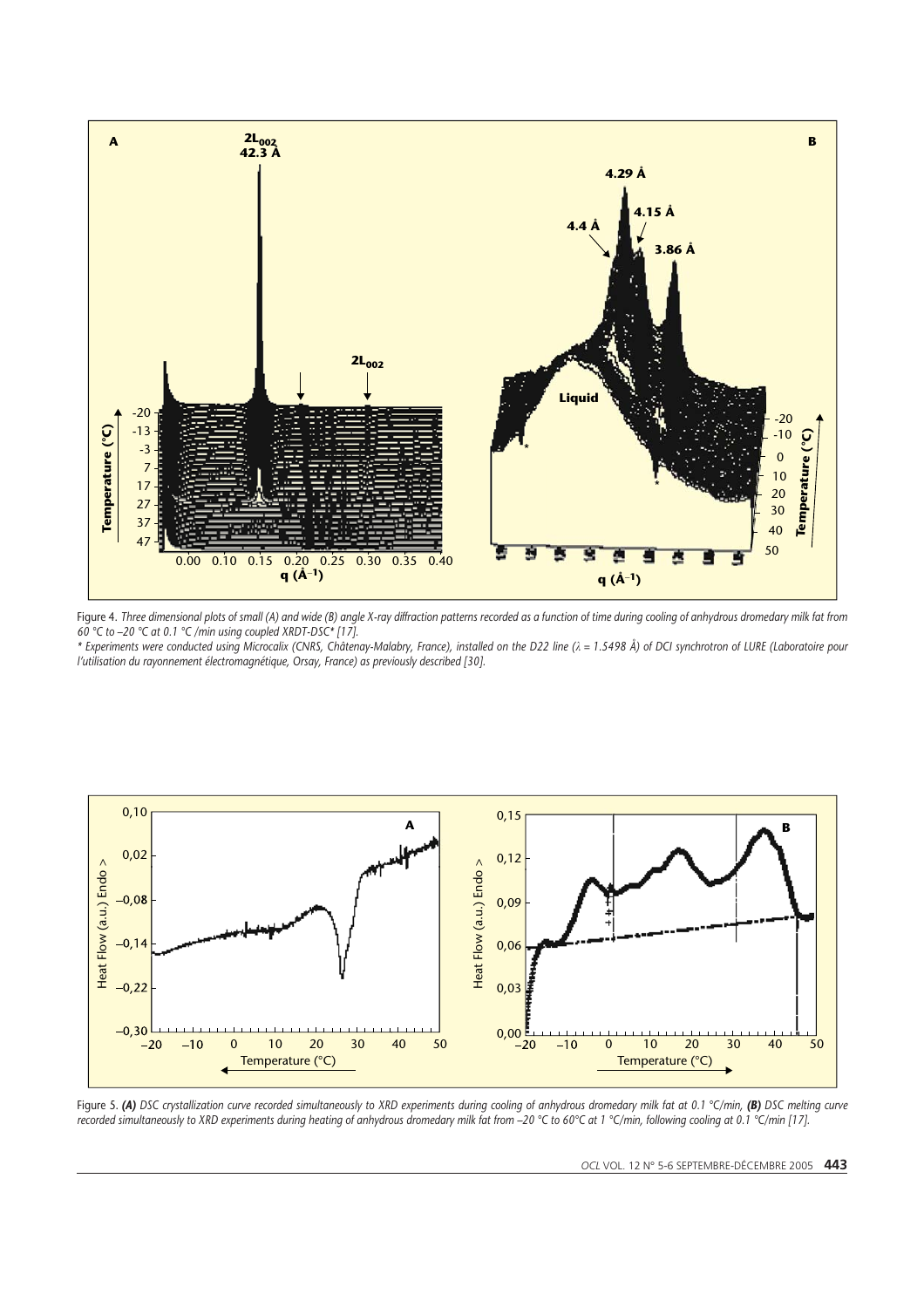

Figure 6. *Three-dimensional plots of small- (A) and wide- (B) angle X-ray diffraction patterns recorded as a function of time during heating of anhydrous dromedary milk fat from –20 °C to 60 °C at 1°C/min after cooling at 0.1 °C/min [17].*



Figure 7. *XRD patterns recorded at – 20 °C at (A) small and (B) wide angles after different cooling of anhydrous dromedary milk fat at different rates as indicated on the figure [24].*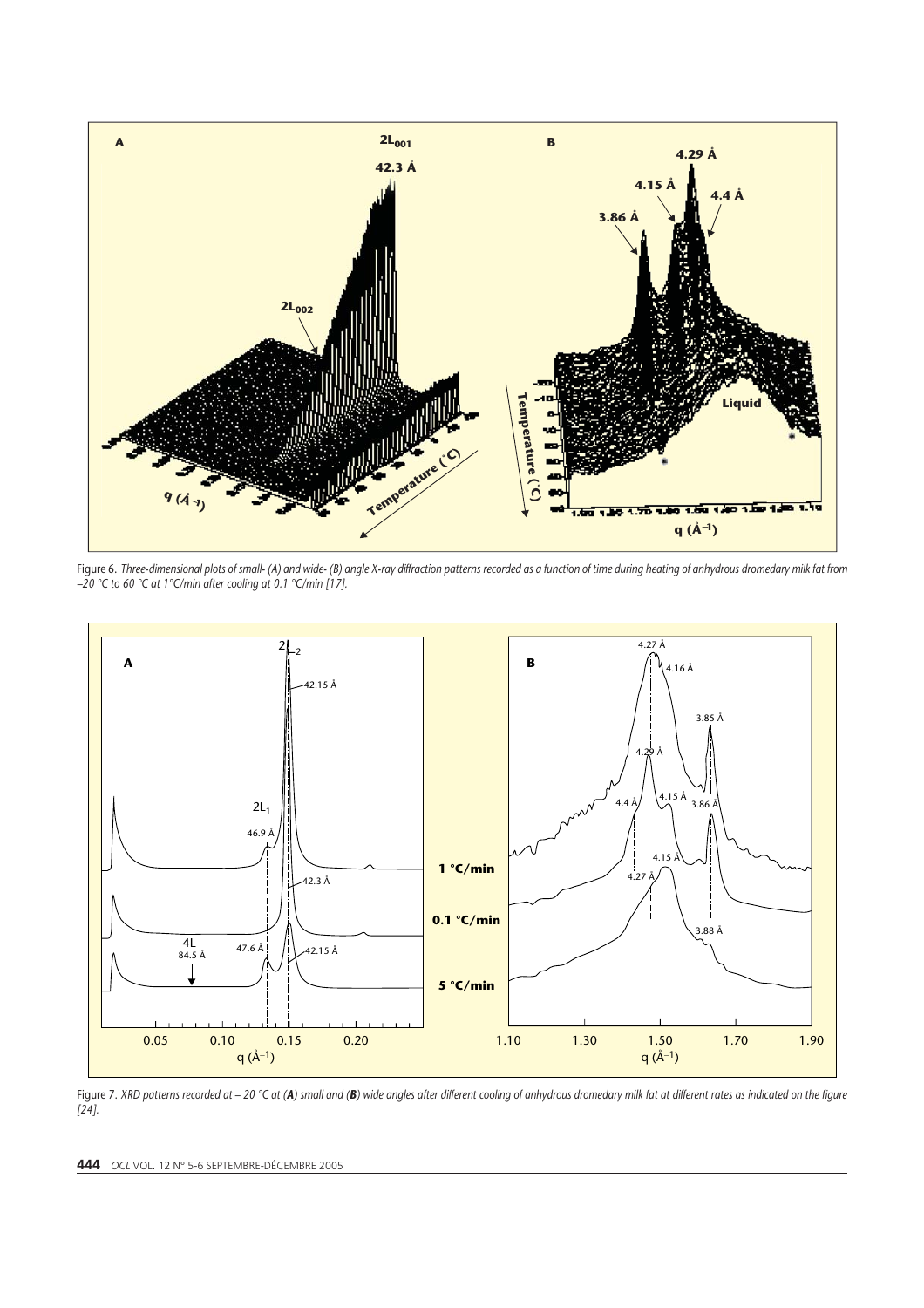

Figure 8. *Possible stackings of triglyceride molecules in the crystalline forms reported above. Angle of tilt of chains in the b' forms is about 27.7° assuming that form is untilted (0°). Greyed zone corresponds to end of chain packing disorder [24].*

#### **REFERENCES**

- 1. RICHARD D. MODES D'ÉLEVAGE. In: Richard D, ed. *Le dromadaire et son élevage*. France: IEMVT, Maison Alfort, 1985.
- 2. MERIN U, BERNSTEIN C, VAN CREVELD CN, YAGIL R, GOLLOP N. Camel (*Camelus dromedarius*) colostrum and milk composition during the lactation. *Milchwissenschaft* 2001; 56: 70-3.
- 3. KHAN BB, IQBAL A. Production and composition of camel milk Review. *Pak J Agri Sci* 2001; 38: 64-8.
- 4. YAGIL R, ETZION T. Effect of drought condition on the quality of camel milk. *J Dairy Res* 1980; 47: 159.
- 5. KNOESS KH. The camel as a meat and milk animal World. *Anim Rev* 1977;  $22.39$
- 6. SAWAYA WN, KHALIL JK, AL-SHALHAT A, AL-MOHAMMED H. Chemical composition and nutrition quality of camel milk. *J Food Sci* 1984; 49: 744-7.
- 7. BAYOUMI S. Studies on composition and rennet coagulation of camel milk. *Kiel Milchwirtsch Forschungsber* 1990; 42: 3-8.
- 8. MOHAMED MA, LARSSON-RAZNIKIEWICZ M, MOHAMUD MA. Hard cheese making from camel milk. *Milchwissenschaft* 1990; 45: 716-8.
- 9. MEHAIA MA. Fresh soft white cheese from camel milk: composition, yield and sensory evaluation. *J Dairy Sci* 1993; 76: 2845-55.
- 10. ABU-TARBOUSH HM. Comparison of associative growth and proteolytic activity of yogurt starters in whole milk from camels and cows. *J Dairy Sci* 1996; 79: 366-71.
- 11. INAYAT S, ARAIN MA, KHASKHELI M, MALIK AH. tudy of the effect of processing on the chemical quality of soft unripened cheese made from camel milk. *Pak J nutr* 2003; 2: 102-5.
- 12. DICKSON HRP. *The Arab of the desert*. London: George Allan and Unwin ed. Ltd, 1951; (409).
- 13. KNOESS KH, MAKHDUM AJ, RAFIQ M, HAFEEZ M. Potentiel laitier de la chamelle. *Rev Mond Zootech* 1986; 57: 11.
- 14. FARAH Z, RÜEGG MW. The creaming properties and size distribution of fat globules in camel milk. *J Dairy Sci* 1991; 74: 2901-4.
- 15. ATTIA H, KHEROUATOU N, FAKHFAKH N, KHORCHANI T, TRIGUI N. Dromedary milk fat: biochemical, microscopic and rheological characteristics. *J Food Lipids* 2000; 7: 95-112.
- 16. FARAH Z, STREIFF T, BACHMANN MR. anufacture and characterization of camel milk butter. *Milchwissenschaft* 1989; 44: 412-4.
- 17. KARRAY N, LOPEZ C, LESIEUR P, OLLIVON M. Dromedary milk fat: thermal and structural properties 1. Crystalline forms obtained by slow cooling. *Lait* 2004; 84: 399-416.
- 18. ABU-LEHIA IH. Physical and chemical characteristics of camel milk fat and its fractions. *Food Chem* 1989; 34: 261-71.
- 19. FARAH Z. Composition and characteristics of camel milk. *J Dairy Res* 1993; 60: 603-26.
- 20. MEHAIA MA. The fat globule size distribution in camel, goat, ewe and cow milk. *Milchwissenschaft* 1995; 50: 260-3.
- 21. GORBAN MS, IZZELDIN M. Fatty acids and lipids of camel milk and colostrum. *In J Food Sc Nut* 2001; 52: 283-7.
- 22. CARDAK AD, YESTISMEYEN A, BRUCKNER H. Quantitative comparison of camel, goat and cow milk fatty acids. *Milchwissenschaft* 2003; 58: 34-6.
- 23. CARDAK AD, YESTISMEYEN A, BRUCKNER H. Quantitative comparison of free fatty acids in camel, goat and cow milk. *Milchwissenschaft* 2003; 58: 127-30.
- 24. KARRAY N, LOPEZ C, LESIEUR P, OLLIVON M. Dromedary milk fat: thermal and structural properties. 2. Influence of cooling rate. *Lait* 2005; 85: 433-51.
- 25. ORLOV VK, SERVETNIK-CHALAYA GK. Some physical and chemical characteristics of fat and fatty acid composition of lipids of camel milk. *Voprosy Pitaniya* 1981: 567-9.
- 26. PALMQUIST DL, BEAULIEU AD, BARBANO DM. Feed and animal factors influencing milk fat composition. *J Dairy Sci* 1993; 76: 1753-71.
- 27. ALAIS C. Les bactéries lactiques. Les levains. In: *Science du lait. Principes des techniques laitières*. Paris: Sepaic, 1984: 345-88.
- 28. KARRAY LN, ATTIA H. La matière grasse du lait camelin: connaissances actuelles. *Microbio Hyg Ali* 2004; 16: 11-8.
- 29. LOPEZ C, LESIEUR P, KELLER G, OLLIVON M. Thermal and structural behavior of milk fat. 1. Unstable species of cream. *J Coll Int Sci* 2000; 229: 62-71.
- 30. LOPEZ C, LAVIGNE F, LESIEUR P, BOURGAUX C, OLLIVON M. Thermal and structural behavior of milk Fat. 1. Unstable species of anhydrous milk fat. *J Dairy Sci* 2001; 84: 756-66.
- 31. LOPEZ C, LESIEUR P, BOURGAUX C, KELLER G, OLLIVON M. Thermal and structural behavior of milk fat. 2. Crystalline forms obtained by slow cooling of cream. *J Coll Int Sci* 2001; 240: 150-61.
- 32. LOPEZ C, LAVIGNE F, LESIEUR P, KELLER G, OLLIVON M. Thermal and structural behavior of anhydrous milk Fat. 2. Crystalline forms obtained by slow cooling. *J Dairy Sci* 2001; 84: 2402-12.
- 33. LOPEZ C, RIAUBLANC A, LESIEUR P, BOURGAUX C, KELLER G, OLLIVON M. Definition of a model fat for crystallization-in-emulsion studies. *J Am Oil Chem Soc* 2001; 78: 1233-44.
- 34. LOPEZ C, BOURGAUX C, LESIEUR P, OLLIVON M. Crystalline structures formed in cream and anhydrous milk fat at 4 °C. *Lait* 2002; 82: 317-35.
- 35. LOPEZ C, BOURGAUX C, LESIEUR P, BERNADOU S, KELLER G, OLLIVON M. Thermal and structural behavior of milk fat: 3. Influence of cooling rate and droplet size on cream crystallization. *J Coll Int Sci* 2002; 254: 64-78.
- 36. LOPEZ C, LAVIGNE F, LESIEUR P, OLLIVON M. Thermal and structural behaviour of anhydrous milk fat: 3. Influence of cooling rate. *J Dairy Sci* 2005; 88: 511-26.
- 37. SATO K. Polymorphism of pure triacylglycerols and natural fats. In: *Advances in Applied Lipid Research, vol. 2*. JAI Press, Inc., 1996: 213-68.
- 38. HAGEMANN JW. Thermal behavior and polymorphism of acylglycerides. In: Garti N, Sato K, eds. *Crystallisation and polymorphism of fats and fatty acids*. New-York: Marcel Dekker Inc., 1988: 9-95.

*OCL* VOL. 12 N° 5-6 SEPTEMBRE-DE´CEMBRE 2005 **445**